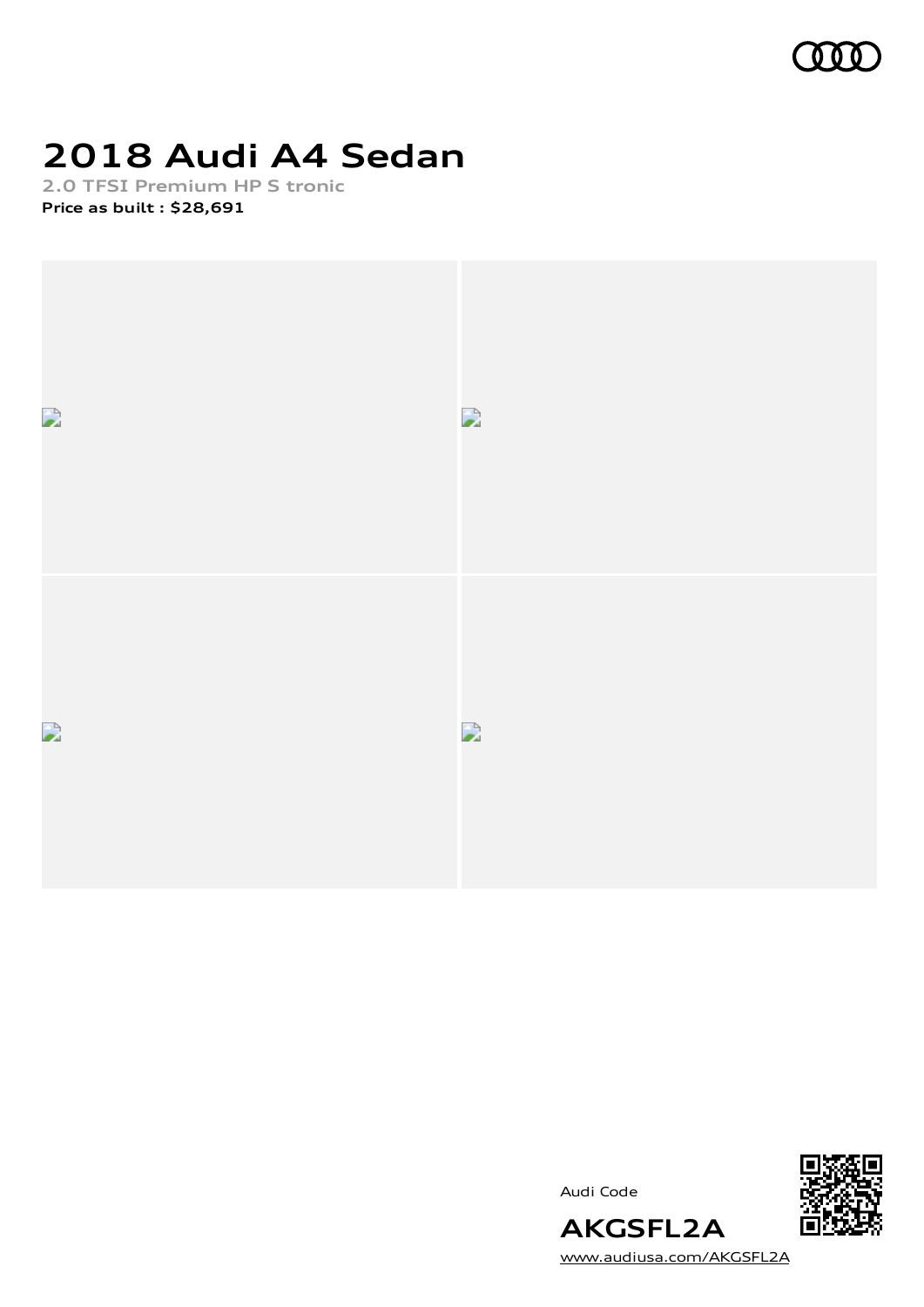## **Summary**

**Audi 2018 Audi A4 Sedan** 2.0 TFSI Premium HP S tronic

**Price as buil[t](#page-10-0)** \$28,691

#### **Exterior colour**

Moonlight Blue metallic

## $\overline{\phantom{a}}$

#### **Further Information**

| Type of vehicle | Used car     |
|-----------------|--------------|
| Mileage         | 15,285 miles |
|                 |              |

No

**Warranty**

#### **Interior colour**

| Seats     | Atlas Beige              |
|-----------|--------------------------|
| Dashboard | Granite Gray/Atlas Beige |
| Carpet    | Granite Gray             |
| Headliner | Atlas Beige              |

#### **Audi Code** AKGSFL2A

**Your configuration on www.audiusa.com**

[www.audiusa.com/AKGSFL2A](https://www.audiusa.com/AKGSFL2A)

**Commission number** da21a4250a0e0971574e

### **Technical Specifications**

| Engine type                  | Four-cylinder                                 |
|------------------------------|-----------------------------------------------|
| stroke                       | Displacement/Bore and 1,984/82.5 x 92.8 cc/mm |
| Torque                       | 236 @ 1,450-4,200 lb-ft@rpm                   |
| Top track speed              | 130 mph mph $1$                               |
| Acceleration (0 - 60<br>mph) | 7.1 seconds seconds                           |
| Recommended fuel             | Premium                                       |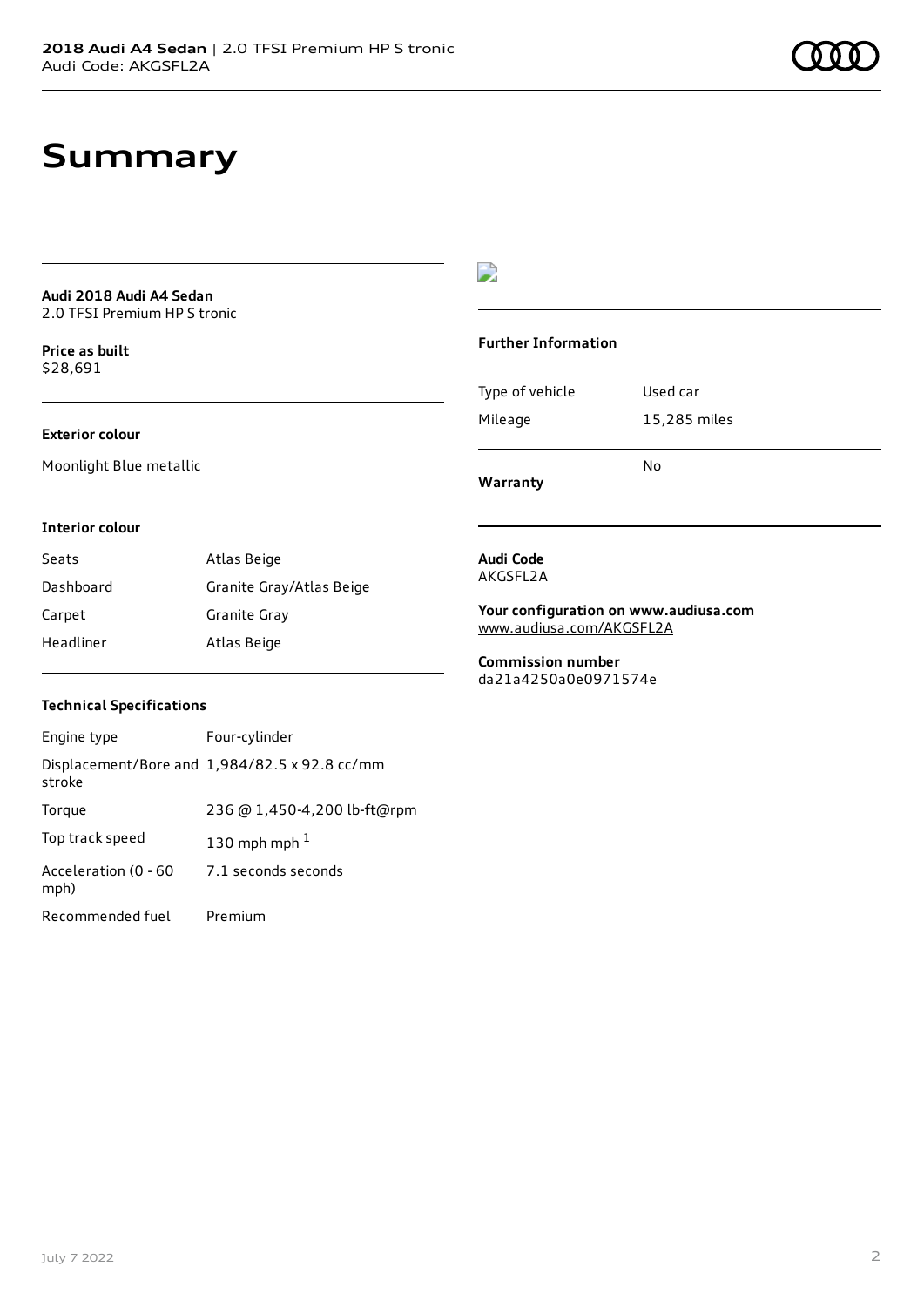# **Equipment**

Moonlight Blue metallic

Audi advanced key-keyless start, stop and entry

Power-adjustable, auto-dimming, heated exterior side mirrors with memory

Convenience package

Audi virtual cockpit (12.3" LCD full digital instrument cluster with up to three visual modes: Infotainment and Classic. S, RS and R8 models also offer Sport mode)

MMI® Navigation plus

Audi connect CARE assistance and security services and sixmonth trial subscription to Audi connect PRIME and Audi connect PLUS online services

MMI® Radio plus with ten speakers and single CD player with MP3 playback capability

SiriusXM® Satellite Radio









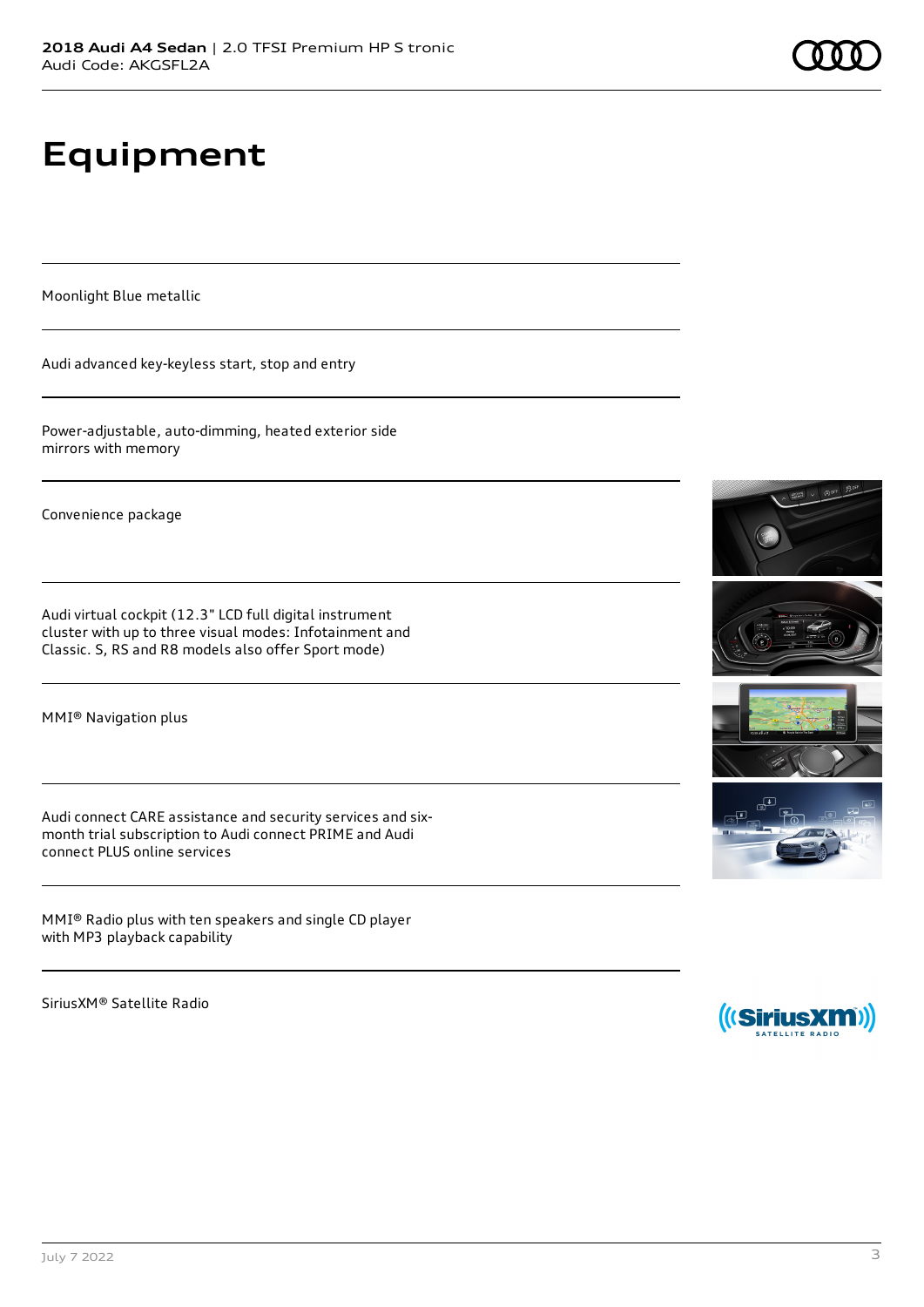**(1/2)**

## **Exterior**

| 8SP             | LED taillights with dynamic turn signals                 |
|-----------------|----------------------------------------------------------|
| 1 B A           | Dynamic suspension system                                |
| 8IH             | Xenon plus headlights with LED daytime<br>running lights |
| HM <sub>2</sub> | 17" 225/50 all-season tires                              |
| 4KC             | Side and rear windows in heat-insulating<br>glass        |
| 0NB             | S line® fender badge                                     |
| 4ZE             | Black trim around exterior side windows                  |
| C4N             | 17" 5-spoke-Y design wheels                              |
| 0PO             | Dual exhaust outlets with chrome tips                    |
| 151             | Car jack                                                 |
|                 |                                                          |

### **Interior**

| QE1             | Storage package                                                                     |
|-----------------|-------------------------------------------------------------------------------------|
| 3FE             | Sunroof                                                                             |
| VT5             | Aluminum door sill inlays with S badging                                            |
| 6N)             | Cloth headliner                                                                     |
| 9AQ             | Three-zone automatic climate control                                                |
| 41 7            | Auto-dimming interior rear view mirror with<br>digital compass                      |
| QQ1             | LED interior lighting package                                                       |
| 1XW             | Three-spoke multifunction steering wheel<br>with shift paddles                      |
| 6E3             | Front center armrest                                                                |
| 4E2             | Electric tailgate/trunk lid release from inside                                     |
| 5XF             | Driver and front-passenger extendable sun<br>visors with illuminated vanity mirrors |
| 3 <sub>NT</sub> | Split folding 40/20/40 rear seatbacks                                               |

| <b>Interior</b> |                          |
|-----------------|--------------------------|
| 7 H A           | Cloth interior on doors  |
| N1F             | Leather seating surfaces |
| 4A3             | Heated front seats       |
| 5TT             | Aluminum Ellipse inlays  |
|                 |                          |

### **Infotainment and Driver Assistance**

| 6K8 | Audi pre sense® basic and Audi pre sense®<br>city                                                                     |
|-----|-----------------------------------------------------------------------------------------------------------------------|
| 2H1 | Audi drive select                                                                                                     |
| 7W1 | Audi pre sense® basic                                                                                                 |
| UT2 | Audi smartphone interface including Apple<br>CarPlay <sup>™</sup> and Google™ Android Auto™ for<br>compatible devices |
| KA2 | Rear view camera                                                                                                      |
| 9VD | Audi sound system                                                                                                     |
| 97X | BLUETOOTH <sup>®</sup> wireless technology<br>preparation for compatible devices                                      |

### **Safety and Security**

| Electromechanical parking brake<br>UH1<br>8T2<br>Cruise control with coast, resume and<br>accelerate features<br>VC2.<br>Garage door opener (HomeLink®)<br>4H3<br>Integrated child door locks in rear doors<br>Electromechanical power steering<br>OZ7<br>7K6<br>Tire-pressure monitoring system<br>4X3<br>head curtain airbags | 4UH | Driver and front-passenger dual-stage<br>airbags |
|---------------------------------------------------------------------------------------------------------------------------------------------------------------------------------------------------------------------------------------------------------------------------------------------------------------------------------|-----|--------------------------------------------------|
|                                                                                                                                                                                                                                                                                                                                 |     |                                                  |
|                                                                                                                                                                                                                                                                                                                                 |     |                                                  |
|                                                                                                                                                                                                                                                                                                                                 |     |                                                  |
|                                                                                                                                                                                                                                                                                                                                 |     |                                                  |
|                                                                                                                                                                                                                                                                                                                                 |     |                                                  |
|                                                                                                                                                                                                                                                                                                                                 |     |                                                  |
|                                                                                                                                                                                                                                                                                                                                 |     | Front thorax side airbags and Sideguard®         |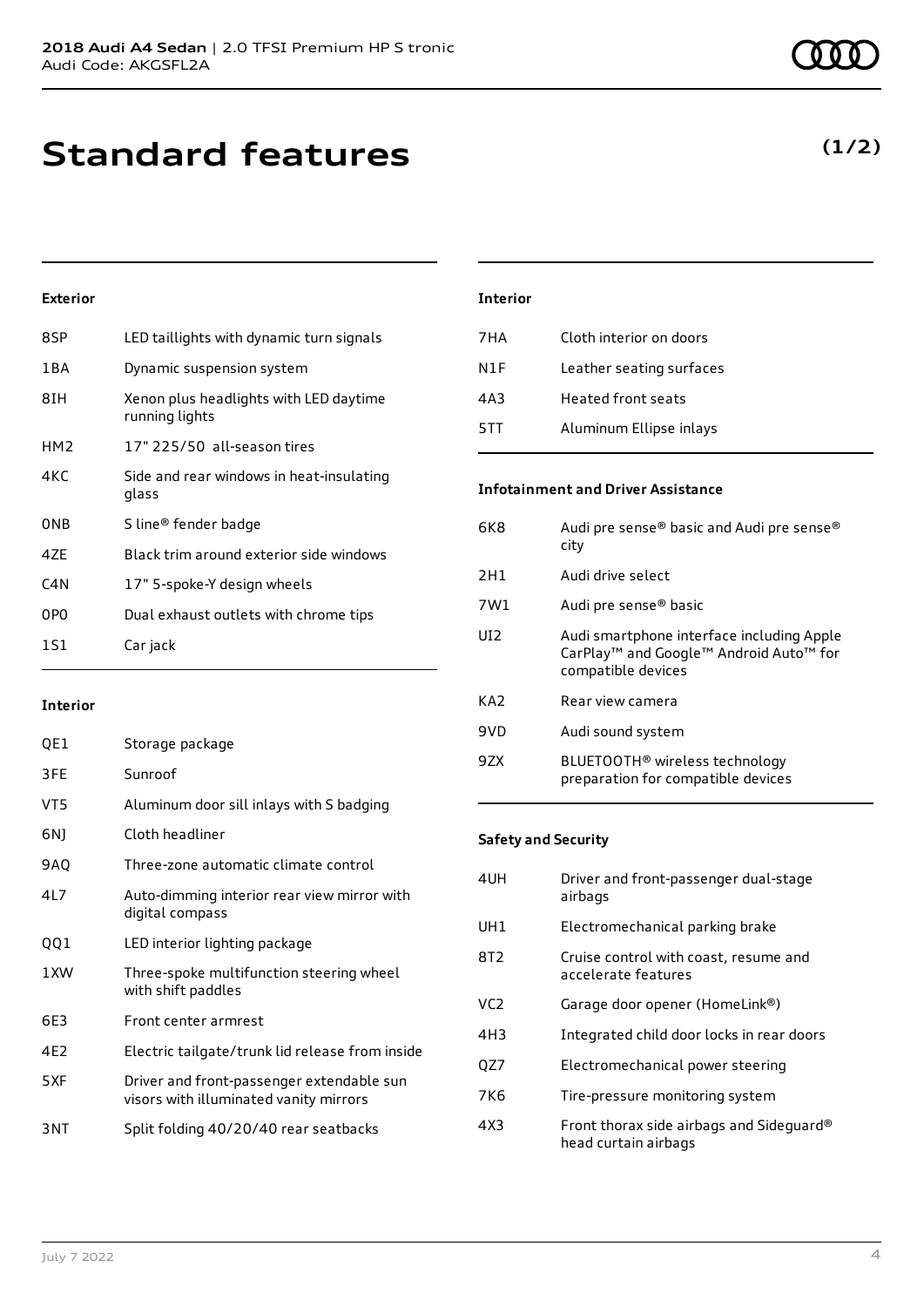**(2/2)**

## **Standard features**

### **Safety and Security**

| 8N6 | Rain/light sensor for automatic windshield |
|-----|--------------------------------------------|
|     | wipers and headlights                      |

3B7 Lower Anchors and Tethers for Children (LATCH) in rear seats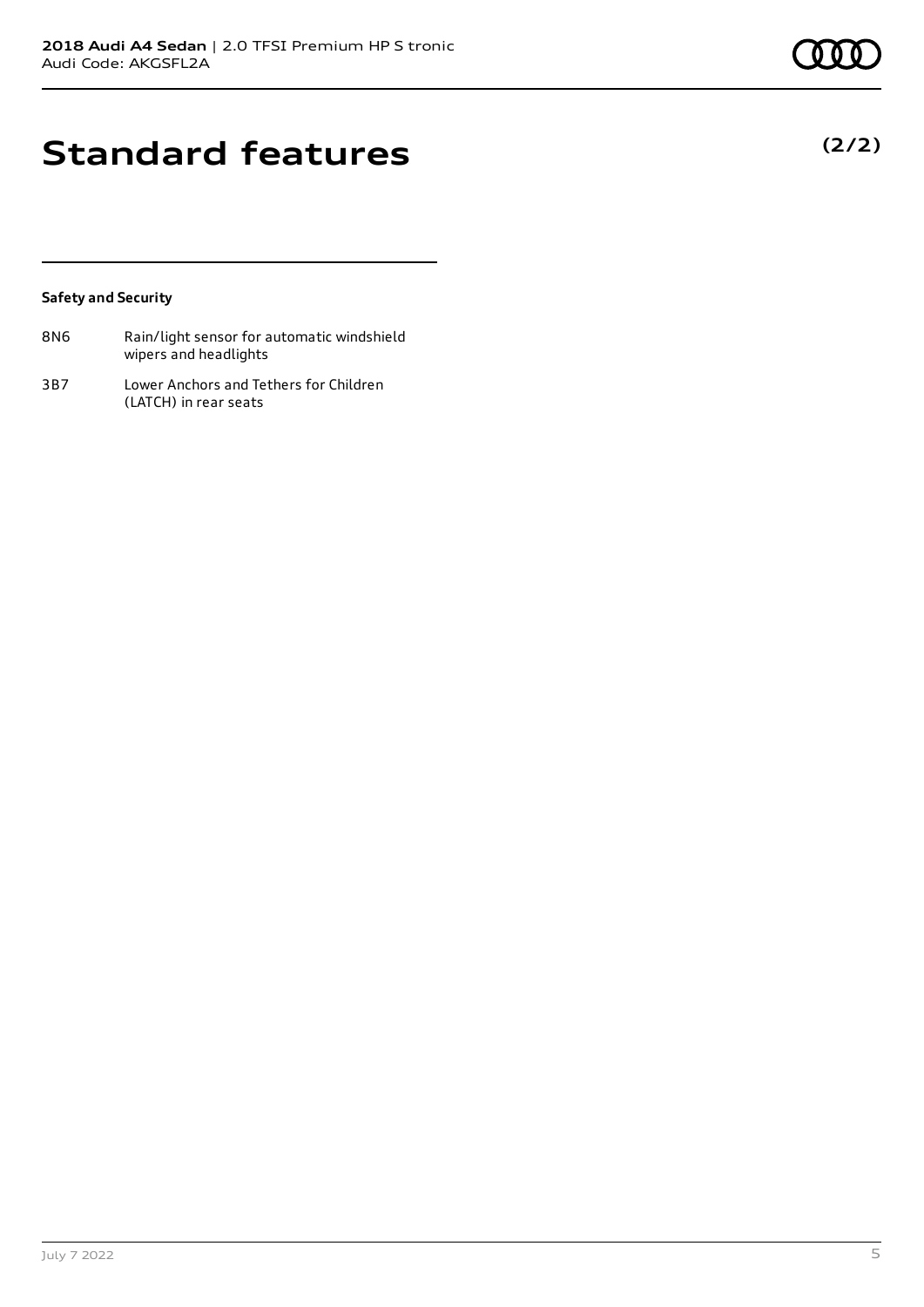## **Dealer remarks**

2018 Audi A4 2.0T ultra Premium Moonlight Blue Metallic Still Under Factory Warranty, LOW LOW MILES!, Leather Seats, 7-Speed Automatic S tronic, Atlas Beige/Gray w/Leather Seating Surfaces, Audi Connect PRIME & PLUS Online Services, Audi Virtual Cockpit, Brake assist, Exterior Parking Camera Rear, Heated front seats, Navigation & Telematics Package, Navigation System, Power moonroof, Radio: Audi MMI Navigation Plus w/MMI Touch, Wheels: 7.5" x 17" 5-Spoke-Y Design. Clean CARFAX. CARFAX One-Owner.

Check out our impressive fleet of luxury vehicles, at 900 Santa Monica Boulevard where you can test drive a preowned Audi today. Our customers leave our dealership 100% satisfied with our excellent customer service and our friendly salespeople. We invite you to find out for yourself what makes us the preferred resource for Audi products and service in southern California.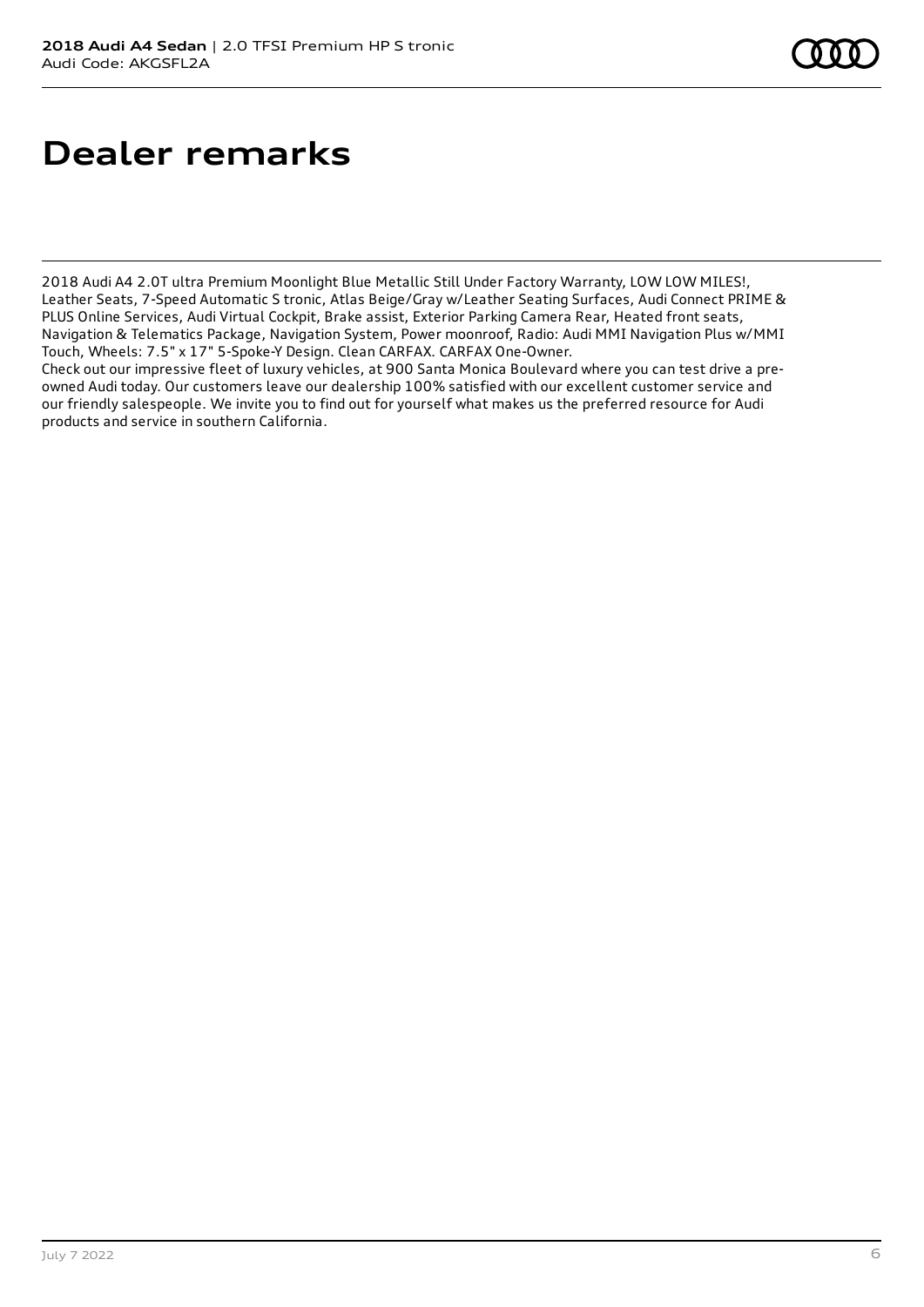## **Technical Specifications**

## **Engineering | Performance**

| Engine type                                 | Four-cylinder                                 |
|---------------------------------------------|-----------------------------------------------|
| Power Level                                 | 40                                            |
| Displacement                                | 2.0 l                                         |
| Horsepower                                  | 190 @ 4,200-6,000 @ rpm                       |
| Torque                                      | 236 @ 1,450-4,200 lb-ft@rpm                   |
| Valvetrain                                  | 16 valve DOHC with Audi valvelift             |
| Acceleration (0 - 60<br>mph)                | 7.1 seconds seconds                           |
| Engine block                                | Cast-iron                                     |
| Induction/fuel injection Turbocharged/TFSI® |                                               |
| Cylinder head                               | Aluminum-alloy                                |
| stroke                                      | Displacement/Bore and 1,984/82.5 x 92.8 cc/mm |
| Top track speed <sup>1</sup>                | 130 mph mph                                   |

### **Transmission | Drivetrain**

| Gear ratios: 6th         | 0.557:1                                                                             |
|--------------------------|-------------------------------------------------------------------------------------|
| Gear ratios: Final Drive | 4.234:1                                                                             |
| Gear ratios: 7th         | 0.433:1                                                                             |
| Gear ratios: 4th         | 1.057:1                                                                             |
| Transmission             | Seven-speed S tronic <sup>®</sup> dual-clutch<br>transmission and front-wheel drive |
| Gear ratios: 5th         | 0.738:1                                                                             |
| Gear ratios: 2nd         | 2.190:1                                                                             |
| Gear ratios: 3rd         | 1.517:1                                                                             |
| Gear ratios: Reverse     | 2.75:1                                                                              |
| Gear ratios: 1st         | 3.188:1                                                                             |
|                          |                                                                                     |

### **Steering**

| Steering type                             | Electromechanical speed-sensitive<br>power steering system |
|-------------------------------------------|------------------------------------------------------------|
| Turning diameter, curb-38.1 ft<br>to-curb |                                                            |
| Steering ratio                            | 15.9:1                                                     |

### **Suspension**

| Front axle | Five-link front independent steel<br>spring suspension |
|------------|--------------------------------------------------------|
| Rear axle  | Five-link rear independent steel<br>spring suspension  |

## **Electrical system**

| Alternator | 14 Volt - 110-150A  |
|------------|---------------------|
| Battery    | 12 Volt - 420A/70Ah |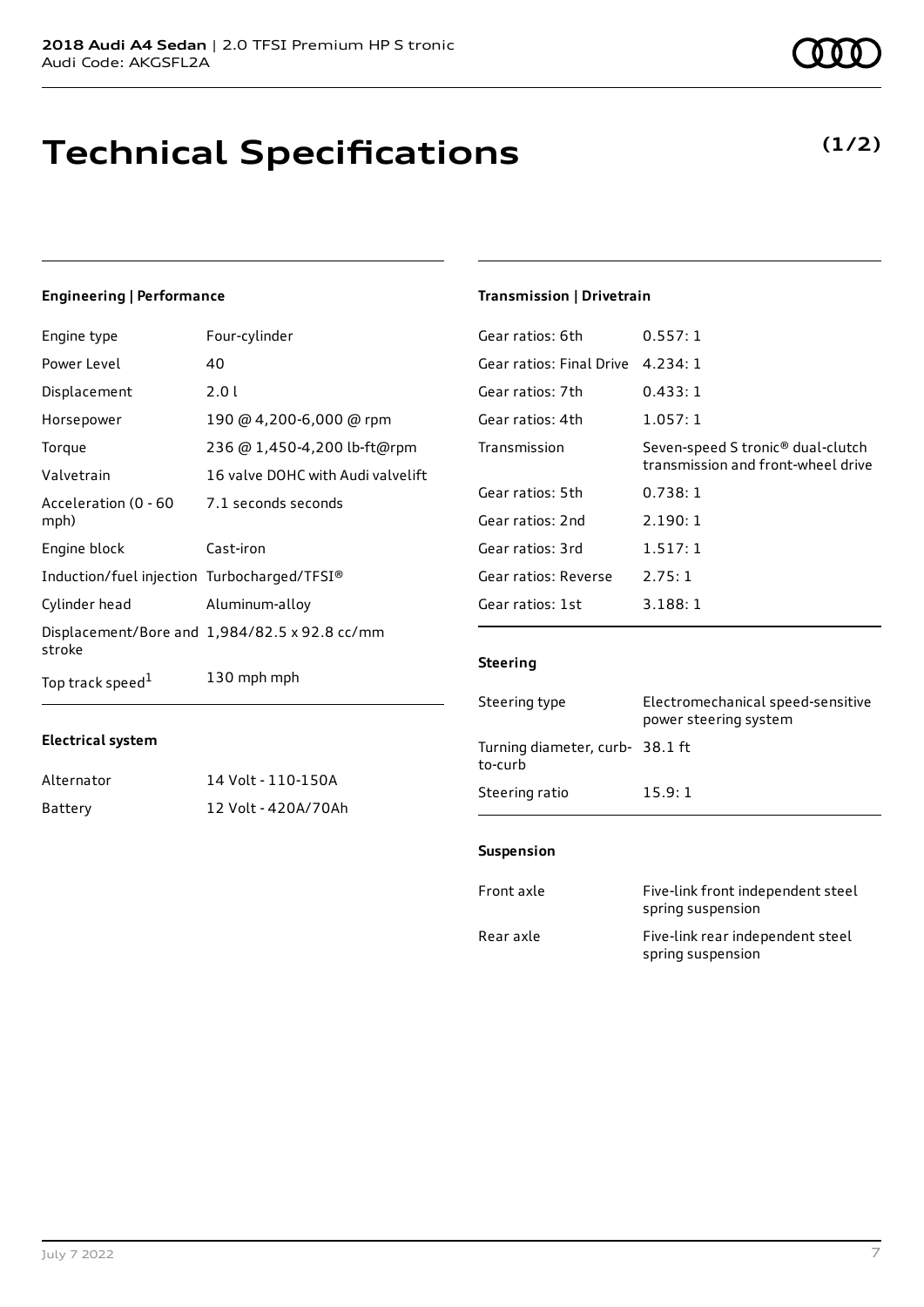## **Technical Specifications**

## **Brakes**

| Front brakes  | 12.4 (ventilated disc) in |
|---------------|---------------------------|
| Rear brakes   | 11.8 (solid disc) in      |
| Parking brake | Electromechanical         |
|               |                           |

## **Body**

| Material | Lightweight construction                                                                     |
|----------|----------------------------------------------------------------------------------------------|
|          | technology - multi-material body                                                             |
|          | construction (steel and aluminum<br>composition) and multistep anti-<br>corrosion protection |
|          |                                                                                              |

#### **Warranty | Maintenance**

| Warranty    | 4-year/50,000 mile Audi New<br>Vehicle Limited Warranty                                  |
|-------------|------------------------------------------------------------------------------------------|
| Maintenance | 12-month/10.00 mile (whichever<br>occurs first) NO CHARGE first<br>scheduled maintenance |

### **Exterior Measurements**

| Height                           | 56.2 in   |
|----------------------------------|-----------|
| Overall width without<br>mirrors | 72.5 in   |
| Length                           | 186.1 in  |
| Wheelbase                        | 110.0 in  |
| Drag coefficient                 | $0.27$ Cw |
| Overall width with<br>mirrors    | 79.6 in   |
| Track rear                       | 61.2 in   |
| <b>Track front</b>               | 61.9 in   |
| Curb weight                      | 3,450 lb  |

### **Interior measurements**

| 5                    |
|----------------------|
| 54.5 in              |
| 38.9 in              |
| 35.7 in              |
| 55.9 in              |
| 37.4 in              |
| 41.3 in              |
| 13.0/NA cu ft, cu ft |
|                      |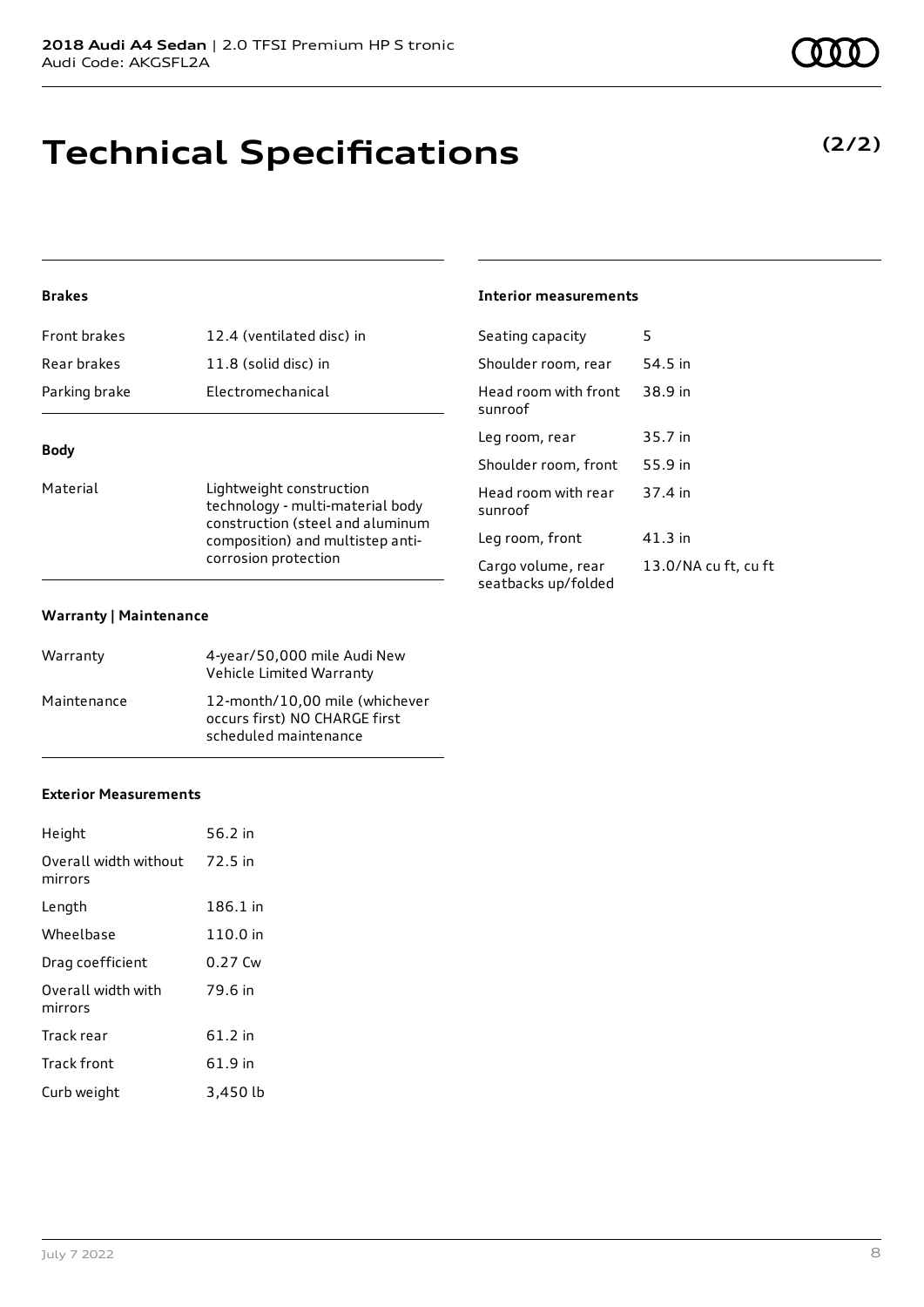## **Consumption- and emission**

**Consumption by NEDC**

combined 31 mpg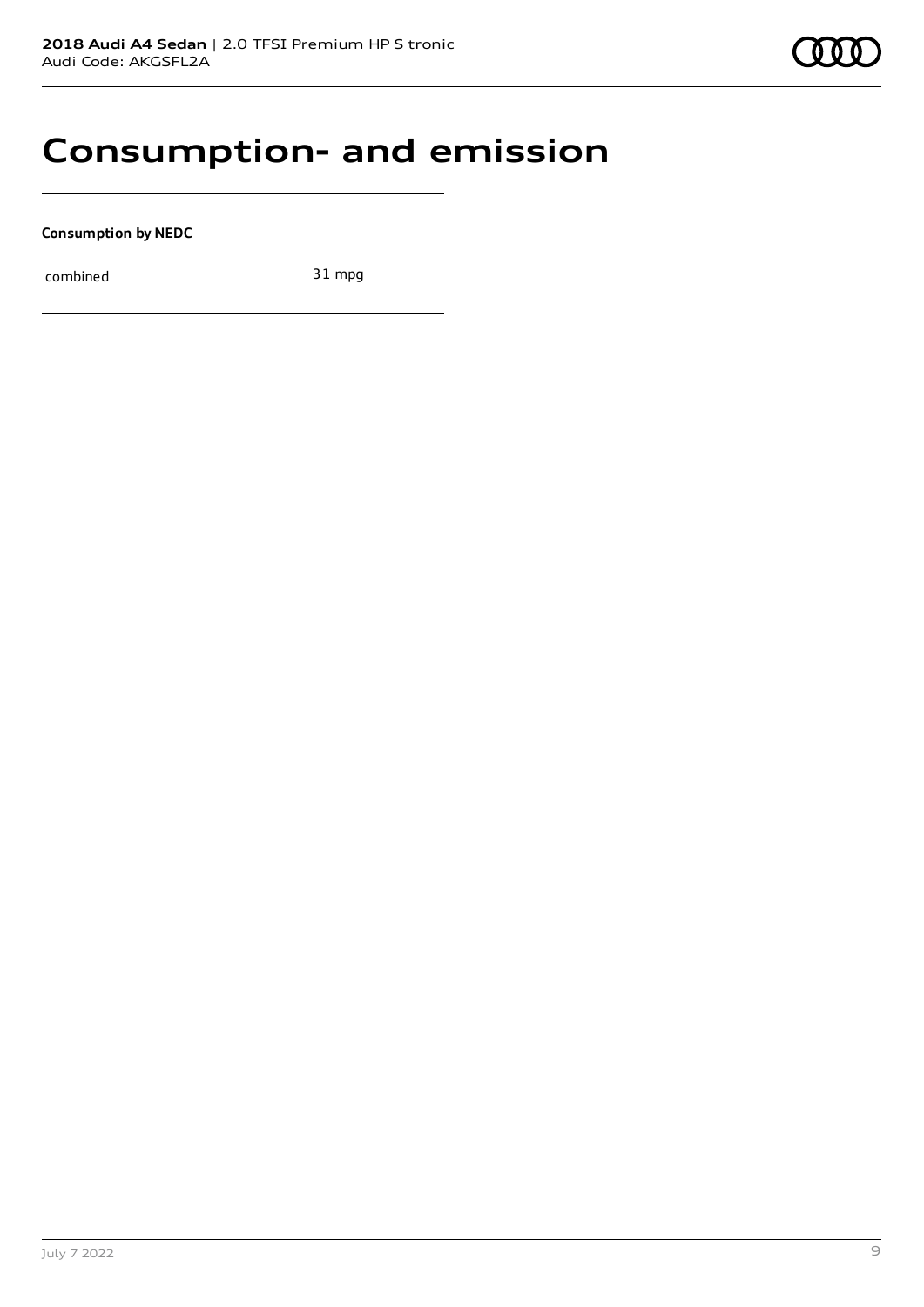## **Contact**

Dealer **Santa Monica Audi**

1020 Santa Monica Blvd 90401 Santa Monica **CA** 

Phone: +13103939922 FAX: 3103953495

www: [https://www.santamonicaaudica.com](https://www.santamonicaaudica.com/)